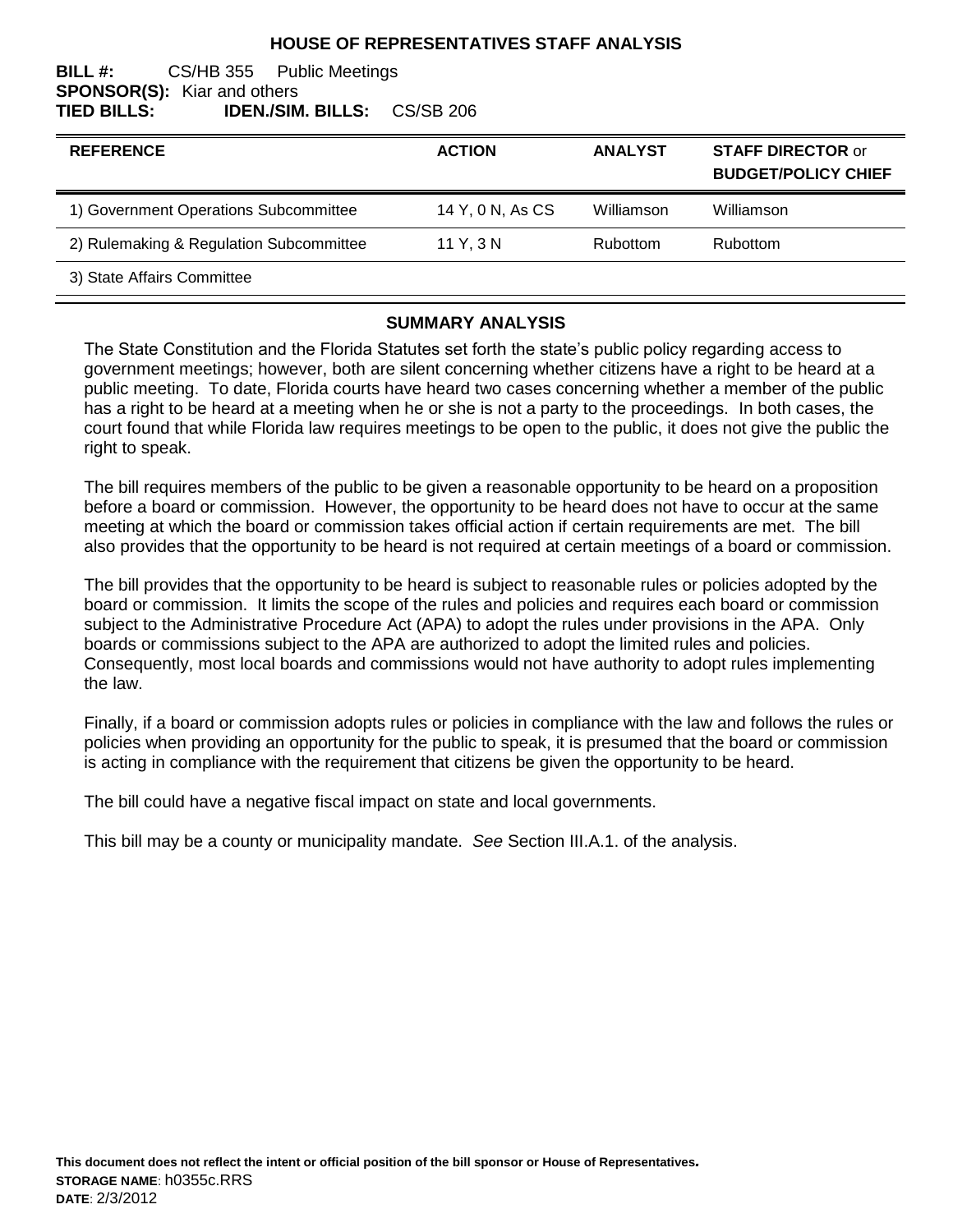## **FULL ANALYSIS**

# **I. SUBSTANTIVE ANALYSIS**

## A. EFFECT OF PROPOSED CHANGES:

## **Background**

### State Constitution: Open Meetings

Article I, s. 24(b) of the State Constitution sets forth the state's public policy regarding access to government meetings. The section requires that all meetings of any collegial public body of the executive branch of state government or of any collegial public body of a county, municipality, school district, or special district, at which official acts are to be taken or at which public business of such body is to be transacted or discussed, be open and noticed to the public.

The Legislature is authorized by Article I, s. 24(c), to provide exemptions from the open records and open meeting requirements upon a 2/3 vote of both legislative chambers, in a bill that specifies the public necessity giving rise to the exemption.

#### Government in the Sunshine Law

Public policy regarding access to government meetings also is addressed in the Florida Statutes. Section 286.011, F.S., also known as the "Government in the Sunshine Law" or "Sunshine Law," further requires that all meetings of any board or commission of any state agency or authority or of any agency or authority of any county, municipal corporation, or political subdivision, at which official acts are to be taken be open to the public at all times.<sup>1</sup> The board or commission must provide reasonable notice of all public meetings.<sup>2</sup> Public meetings may not be held at any location that discriminates on the basis of sex, age, race, creed, color, origin or economic status or which operates in a manner that unreasonably restricts the public's access to the facility. $3$  Minutes of a public meeting must be promptly recorded and be open to public inspection.<sup>4</sup>

### Right to Speak at Meetings

The State Constitution and the Florida Statutes are silent concerning whether citizens have a right to be heard at a public meeting. To date, Florida courts have heard two cases concerning whether a member of the public has a right to be heard at a meeting when he or she is not a party to the proceedings.<sup>5</sup>

In *Keesler v. Community Maritime Park Associates, Inc.*,<sup>6</sup> the plaintiffs sued the Community Maritime Park Associates, Inc., (CMPA) alleging that the CMPA violated the Sunshine Law by not providing the plaintiffs with the opportunity to speak at a meeting concerning the development of certain waterfront property. The plaintiffs argued that the phrase "open to the public" granted citizens the right to speak at public meetings. The First District Court of Appeal held:

<sup>1</sup> Section 286.011(1), F.S.

<sup>2</sup> *Id.*

 $3$  Section 286.011(6), F.S.

<sup>4</sup> Section 286.011(2), F.S.

<sup>&</sup>lt;sup>5</sup> Florida courts have heard numerous cases regarding Sunshine Law violations; however, only two appear to be on point regarding the public"s right to speak at a public meeting. Other cases have merely opined that the public has an inalienable right to be present and to be heard. The courts have opined that "boards should not be allowed, through devious methods, to "deprive the public of this inalienable right to be present and to be heard at all deliberations wherein decisions affecting the public are being made."" *See, e.g., Board of Public Instruction of Broward County v. Doran*, 224 So.2d 693, 699 (Fla. 1969) (specified boards and commissions . . . should not be allowed to deprive the public of this inalienable right to be present and to be heard at all deliberations wherein decisions affecting the public are being made); *Krause v. Reno,* (366 So.2d 1244, 1250 (Fla. 3<sup>rd</sup> DCA 1979) ("citizen input factor" is an important aspect of public meetings); *Homestead-Miami Speedway, LLC v. City of Miami*, 828 So.2d 411 (Fla. 3<sup>rd</sup> DCA 2002) (city did not violate Sunshine Law when there was public participation and debate in some but not all meetings regarding a proposed contract).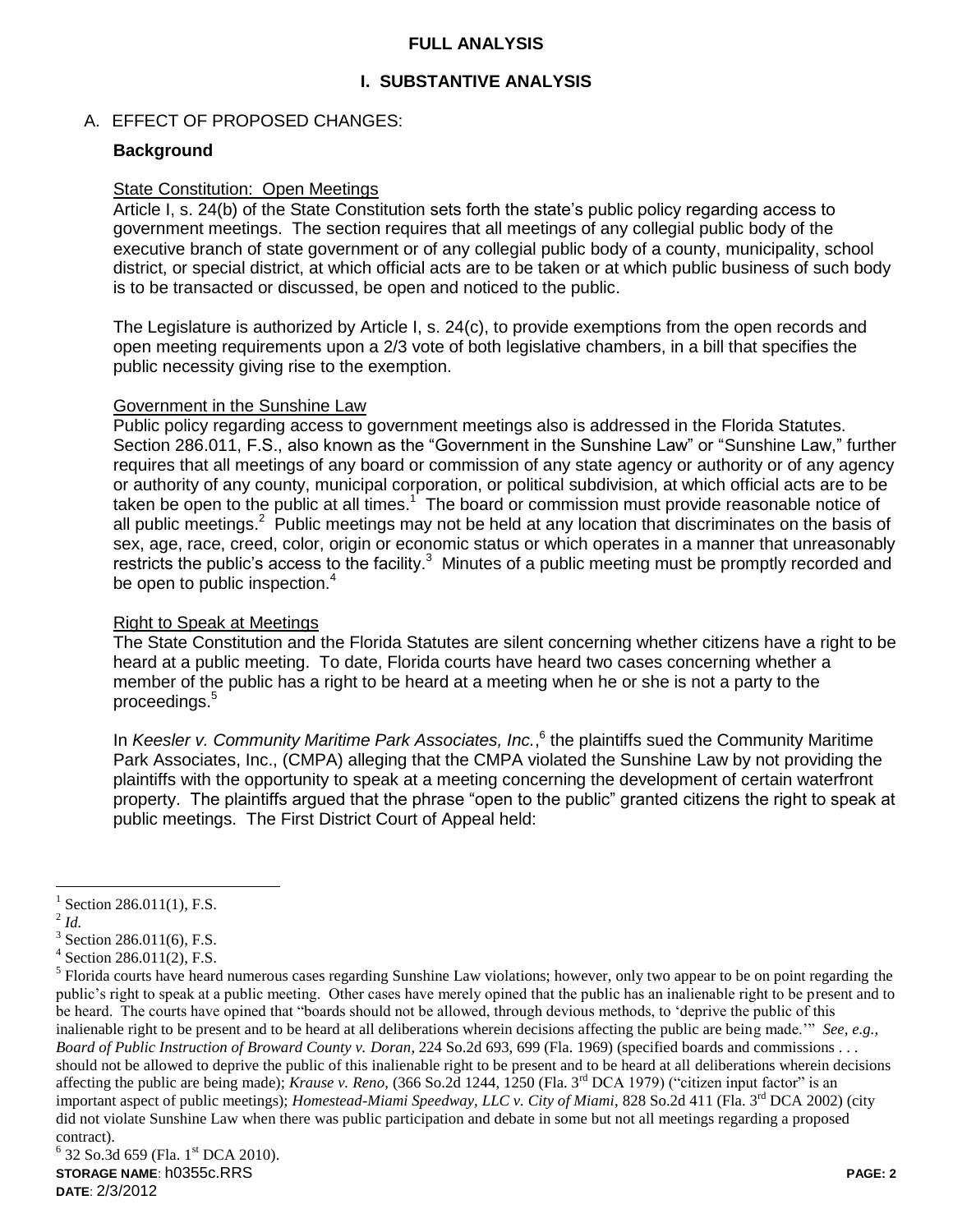Relying on the language in *Marston*,<sup>7</sup> the trial court determined that, although the Sunshine Law requires that meetings be open to the public, the law does not give the public the right to speak at the meetings. Appellants have failed to point to any case construing the phrase "open to the public" to grant the public the right to speak, and in light of the clear and unambiguous language in *Marston* (albeit dicta), we are not inclined to broadly construe the phrase as granting such a right here.<sup>8</sup>

The second case, *Kennedy v. St. Johns Water Management District,* <sup>9</sup> was argued before the Fifth District Court of Appeal on October 13, 2011. At a meeting of the St. Johns Water Management District (District), the overflow crowd was put in other rooms and provided a video feed of the meeting. Additionally, the District limited participation in the meeting by members of a group called "The St. Johns Riverkeeper." Only the St. Johns Riverkeeper representative and attorney were allowed to address the District board. Mr. Kennedy, who wanted to participate in the discussion, sued arguing that the Sunshine Law requires that citizens be given the opportunity to be heard. Mr. Kennedy also alleged that the District violated the Sunshine Law by failing to have a large enough facility to allow all who were interested in attending the meeting to be present in the meeting room. On October 25, 2011, the Fifth District Court of Appeal affirmed the trial court's ruling that the District did not violate the Sunshine Law as alleged.

# **Effect of Bill**

The bill creates a new section of law governing the opportunity for the public to be heard at public meetings of a board or commission. The bill does not define a board or commission for purposes of the new requirements. For example, the Sunshine Law provides that it applies to all meetings of any board or commission of any state agency or authority or of any agency or authority of any county, municipal corporation, or political subdivision.

The bill requires members of the public to be given a reasonable opportunity to be heard on a proposition before a board or commission. However, the opportunity to be heard does not have to occur at the same meeting at which the board or commission takes official action if the opportunity:

- Occurs at a meeting that meets the same notice requirements as the meeting at which the  $\bullet$ board or commission will take official action on the item;
- Occurs at a meeting that is during the decisionmaking process; and
- $\bullet$ Is within reasonable proximity before the meeting at which the board or commission takes official action.

It is unclear what is meant by "reasonable proximity" because the term is not defined.

The opportunity to be heard is not required when a board or commission is considering:

- An official act that must be taken to deal with an emergency situation affecting the public health, welfare, or safety, when compliance with the requirements would cause an unreasonable delay in the ability of the board or commission to act;
- An official act involving no more than a ministerial act; or
- A meeting in which the board or commission is acting in a quasi-judicial capacity with respect to the rights or interests of a person, except as otherwise provided by law.

It is unclear what is considered an "unreasonable delay" when deciding if the public's opportunity to be heard should be usurped.

<sup>&</sup>lt;sup>7</sup> In *Wood v Marston*, the Florida Supreme Court held that the University of Florida improperly closed meetings of a committee charged with soliciting and screening applicants for the deanship of the college of law. However, the *Marston* court noted "nothing in this decision gives the public the right to be more than spectators. The public has no authority to participate in or to interfere with the decision-making process." *Wood v. Marston*, 442 So.2d 934, 941 (Fla. 1983).

<sup>8</sup> *Keesler* at 660-661.

**STORAGE NAME**: h0355c.RRS **PAGE: 3** <sup>9</sup> 2011 WL 5124949 (Fla. 5<sup>th</sup> DCA 2011).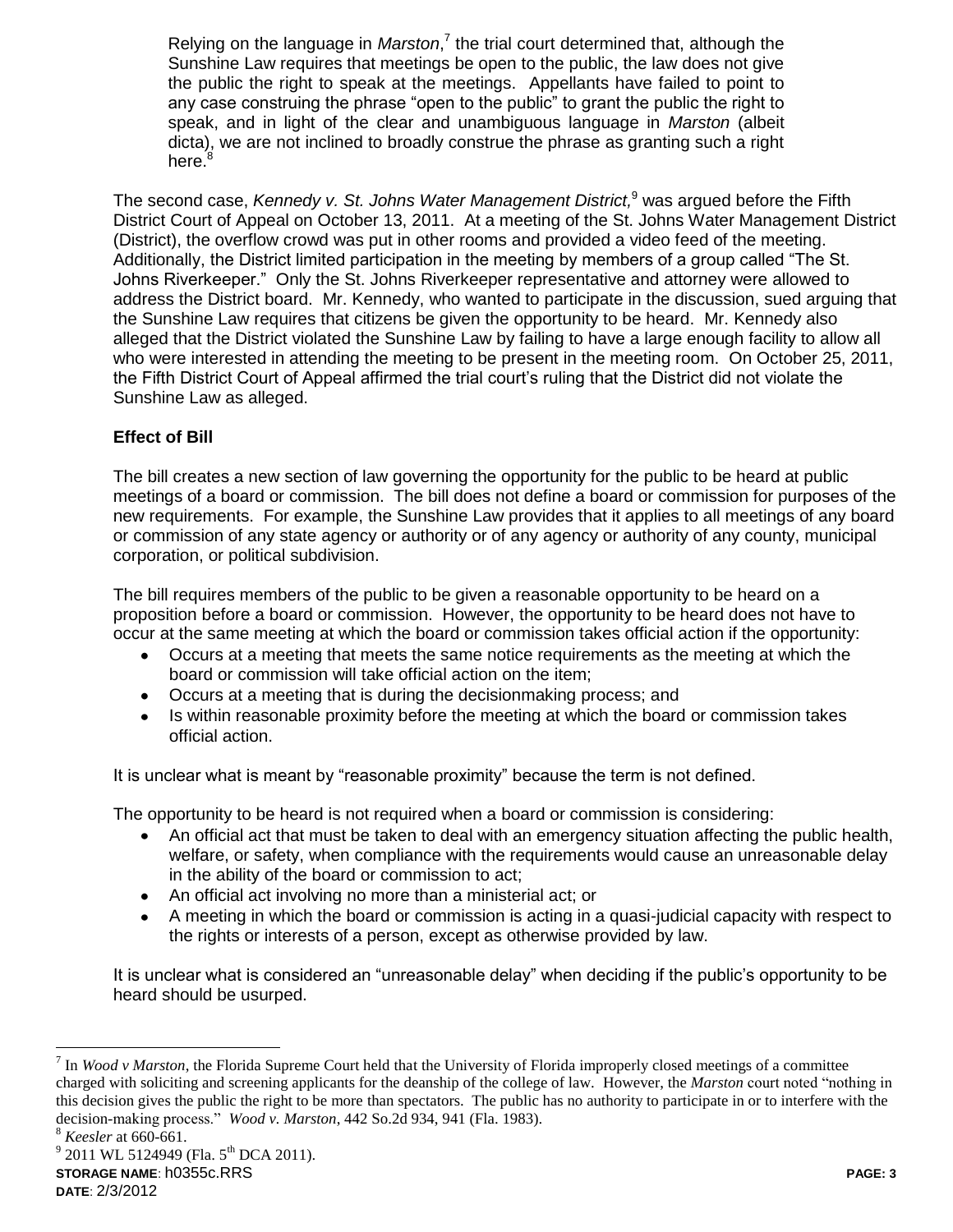The bill authorizes a board or commission to adopt reasonable rules or policies to ensure the orderly conduct of public meetings. Boards or commissions subject to the Administrative Procedure Act<sup>10</sup> must adopt rules under ss. 120.536(1) and 120.54, F.S., governing the opportunity to be heard. The bill provides that rules or policies of a board or commission may:

- Limit the time that an individual has to address the board or commission;
- $\bullet$ Require, at meetings in which a large number of individuals wish to be heard, that a representative of a group or faction on an item, rather than all of the members of the group or faction, address the board or commission; or
- Prescribe procedures or forms for an individual to use in order to inform the board or commission of a desire to be heard.

The bill provides that the opportunity to be heard is subject to reasonable rules or policies adopted by the board or commission to ensure the orderly conduct of a public meeting. However, the bill limits the scope of the rules and policies and requires each board or commission subject to the Administrative Procedure Act<sup>11</sup> to adopt the rules under ss.  $120.536(1)$  and  $120.54$ , F.S. Rules or policies adopted by the board or commission are limited to rules or policies that:

- Designate a specified period of time for public comment;
- Limit the time an individual has to address the board or commission;
- Require, at meetings in which a large number of individuals wish to be heard, that  $\bullet$ representatives of groups or factions on an item, rather than all of the members of the groups or factions, address the board or commission; or
- Prescribe procedures or forms for an individual to use in order to inform the board or commission of a desire to be heard, to indicate his or her support, opposition, or neutrality on a proposition, and to indicate his or her designation of a representative to speak for him or her or his or her group on a proposition if he or she so chooses.

Only boards or commissions subject to the Administrative Procedure Act are authorized to adopt the limited rules and policies. As a result, most local boards and commissions would not be authorized to adopt rules to implement the law.

Finally, if a board or commission adopts rules or policies in compliance with the law and follows the rules or policies when providing an opportunity for the public to speak, it is presumed that the board or commission is acting in compliance with the requirement that citizens be given the opportunity to be heard. A presumption in the law may be overcome. Some presumptions are overcome by the presentation of reliable evidence inconsistent with the fact presumed. Other presumptions are overcome by clear and convincing evidence. As the bill does not specify the meaning of the presumption, the courts would determine the force of the presumption. A true safe harbor principle would make it clear that if the conditions were met, that the actor meeting the conditions would be deemed in compliance as a matter of law.

B. SECTION DIRECTORY:

Section 1 creates s. 286.0114, F.S., providing that the public be provided with a reasonable opportunity to be heard at public meetings.

Section 2 provides an effective date of July 1, 2012.

# **II. FISCAL ANALYSIS & ECONOMIC IMPACT STATEMENT**

- A. FISCAL IMPACT ON STATE GOVERNMENT:
	- 1. Revenues:

None.

<sup>10</sup> *See* chapter 120, F.S. <sup>11</sup> *See* chapter 120, F.S.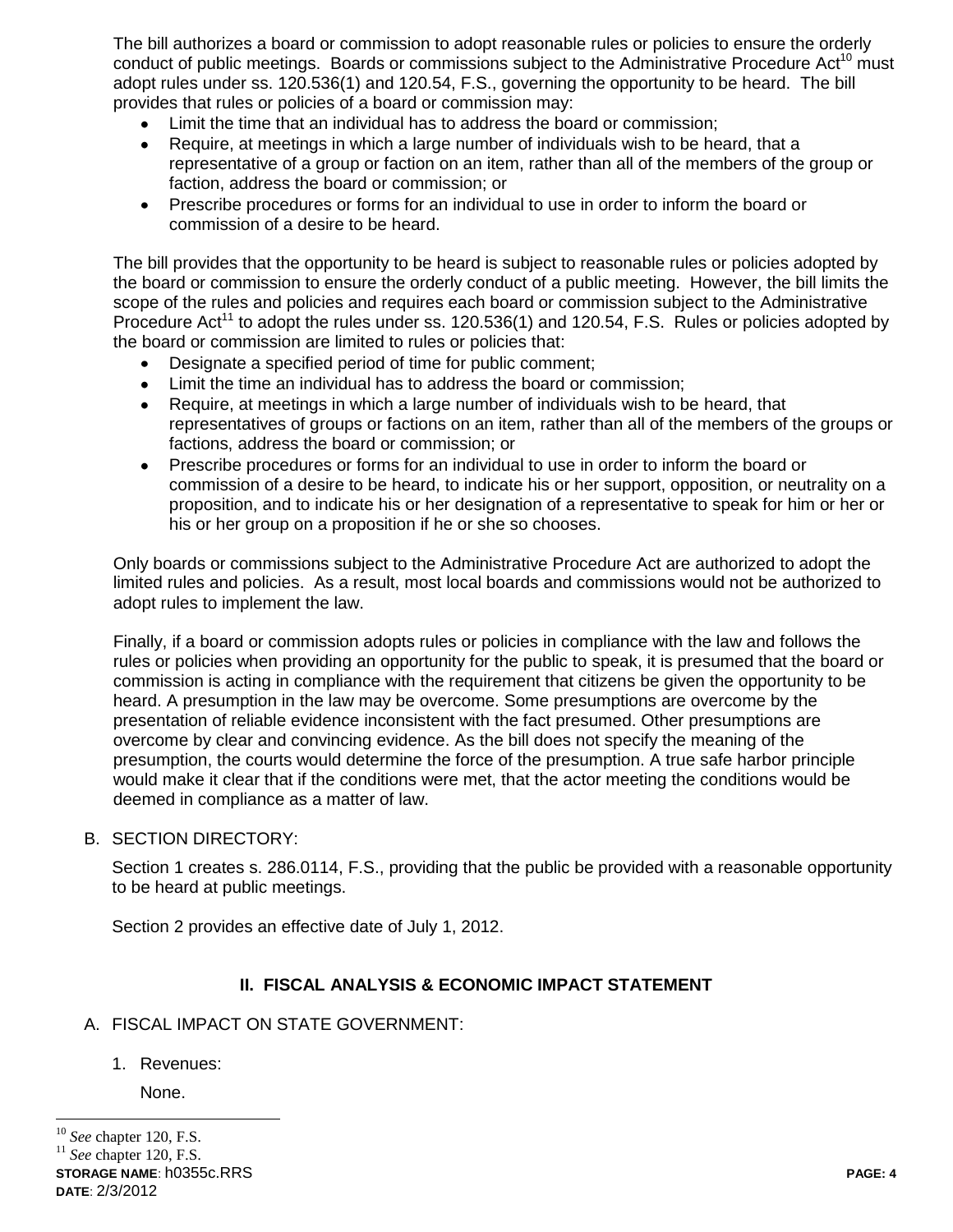2. Expenditures:

*See* FISCAL COMMENTS.

# B. FISCAL IMPACT ON LOCAL GOVERNMENTS:

1. Revenues:

None.

2. Expenditures:

*See* FISCAL COMMENTS.

C. DIRECT ECONOMIC IMPACT ON PRIVATE SECTOR:

None.

D. FISCAL COMMENTS:

Governmental entities could incur additional meeting related expenses because longer and more frequent meetings could be required when considering items of great public interest. As a result, it is likely staff would have to be compensated, security would have to be provided, and other expenses related to the meeting and meeting facility would be incurred. The amount of those potential expenses is indeterminate and would vary depending on the magnitude of each issue and the specific associated meeting requirements.<sup>12</sup>

In addition, the uncertainties in the bill would generate numerous lawsuits over its meaning and application to particular situations. The cost of defending such suits would also be indeterminate.

# **III. COMMENTS**

# A. CONSTITUTIONAL ISSUES:

1. Applicability of Municipality/County Mandates Provision:

The mandates provision of Art. VII, s. 18 of the State Constitution may apply because this bill could cause counties and municipalities to incur additional expenses associated with longer meetings or increased meetings due to the new requirement that the public be provided with the opportunity to speak at such meetings; however, an exemption may apply if the bill results in an insignificant fiscal impact to county or municipal governments. The exceptions to the mandates provision of Art. VII, s. 18, of the Florida Constitution appear to be inapplicable because the bill does not articulate a threshold finding of serving an important state interest.

2. Other:

None.

B. RULE-MAKING AUTHORITY:

The bill authorizes a board or commission to adopt reasonable rules or policies to ensure the orderly conduct of public meetings. Boards or commissions subject to the Administrative Procedure Act (APA) must adopt rules under ss. 120.536(1) and 120.54, F.S., governing the opportunity to be heard. The bill provides guidelines regarding the rules or policies that may be adopted by a board or commission subject to the APA. Boards and commissions subject to the APA include state agencies, school boards

**STORAGE NAME**: h0355c.RRS **PAGE: 5**  $12$  According to the Commission on Ethics, "the only potential concern would be an increase in the length of the meetings and the possible need, and fiscal impact, of Commission members extending their stay in Tallahassee." Analysis of HB 355 (2012) by the Commission on Ethics (on file with the Government Operations Subcommittee).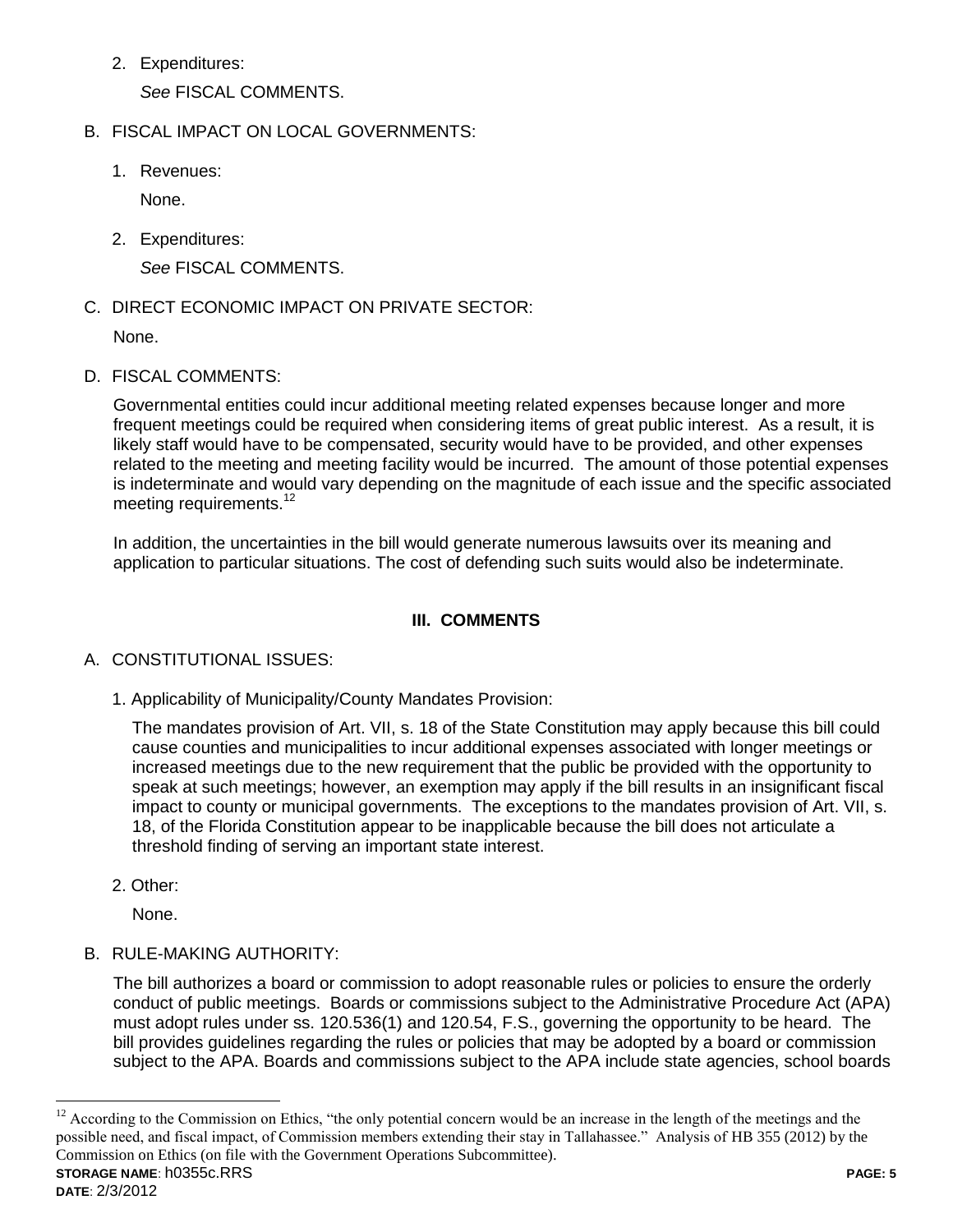and local boards and commissions having a jurisdiction extending beyond one county, as well as other entities that are expressly made subject to eh APA by law or judicial decision. Thus, most local boards and commissions are not covered by the APA and would not have authority under the bill to adopt rules implementing the law. Some of those boards and commissions may have rulemaking authority sufficient to organize their own meetings, but would not likely have authority to define what a reasonable time might be for a person to testify at such meetings. Thus the bill leaves a great gap between the rulemaking authority necessary to implement the law and the actual authority such boards and commissions actually possess.

For boards and commissions governed by the APA, the bill provides guidance for rulemaking. However, the bill authorizes limitations on time each individual may speak, but not limitations on total time allotted for public comment. The bill requires that representatives of factions or groups address the board, but does not allow rulemaking to govern the manner of selecting such representatives. Neither does the bill define factions or groups. It also does not provide for rulemaking for the division of time between those addressing the board or commission.

# C. DRAFTING ISSUES OR OTHER COMMENTS:

### Placement in Law

The bill creates s. 286.0114, F.S., to provide provisions governing the opportunity for the public to be heard at a public meeting of a board or commission. It is suggested that the provisions be created in s. 286.0110, F.S., in order to ensure that the provisions are placed in law behind the Sunshine Law. As currently drafted, the opportunity to speak provisions would be placed in law behind exemptions to the Sunshine Law.

# Boards and Commissions

The bill governs the opportunity for the public to be heard at public meetings of a board or commission. The bill does not define a board or commission for purposes of the new requirements. It is suggested that the bill be amended to clarify that it applies to "any board or commission of any state agency or authority or of any agency or authority of any county, municipal corporation, or political subdivision" as provided in the Sunshine Law.

### **Exceptions**

The bill provides three exceptions: emergencies that do not permit unreasonable delay; ministerial acts; an administrative hearing adjudicating the rights or interests of a person.. However, the bill does not exempt meetings that have been properly exempted from the open meeting law pursuant to the constitution.<sup>13</sup> For instance, current law exempts from the open meetings requirements, those meetings that would reveal a security system plan or portion thereof that is confidential and exempt from the open records law.<sup>14</sup> Thus, the bill would require a board or commission to permit public comment on confidential matters that involve sensitive public security information. It would also allow public comment on closed meetings involving competitive negotiations<sup>15</sup> and litigation.<sup>16</sup> The bill may, therefore, invite public advocacy on such confidential matters and could undermine the public necessity that justified the exemption from the open meeting and/or open records requirements.

## Rules and Procedures

The bill provides that the opportunity to be heard is subject to reasonable rules or policies adopted by the board or commission. It limits the scope of the rules and policies and requires each board or commission subject to the Administrative Procedure Act (APA) to adopt the rules under ss. 120.536(1) and 120.54, F.S. As currently drafted, the bill only authorizes boards or commissions subject to the APA to adopt the limited rules and policies. Local governments generally are not subject to the APA. As such, the bill could be interpreted in three ways:

 $\overline{a}$ 

**STORAGE NAME**: h0355c.RRS **PAGE: 6 DATE**: 2/3/2012

 $13$  Art. I, s. 24(c), Fl. Const., provides that the Legislature may enact exemptions from public records and public meetings requirements.

Section 286.0113(1).

<sup>&</sup>lt;sup>15</sup> See S. 286.0113(2).

<sup>&</sup>lt;sup>16</sup> See S. 286.011(8).